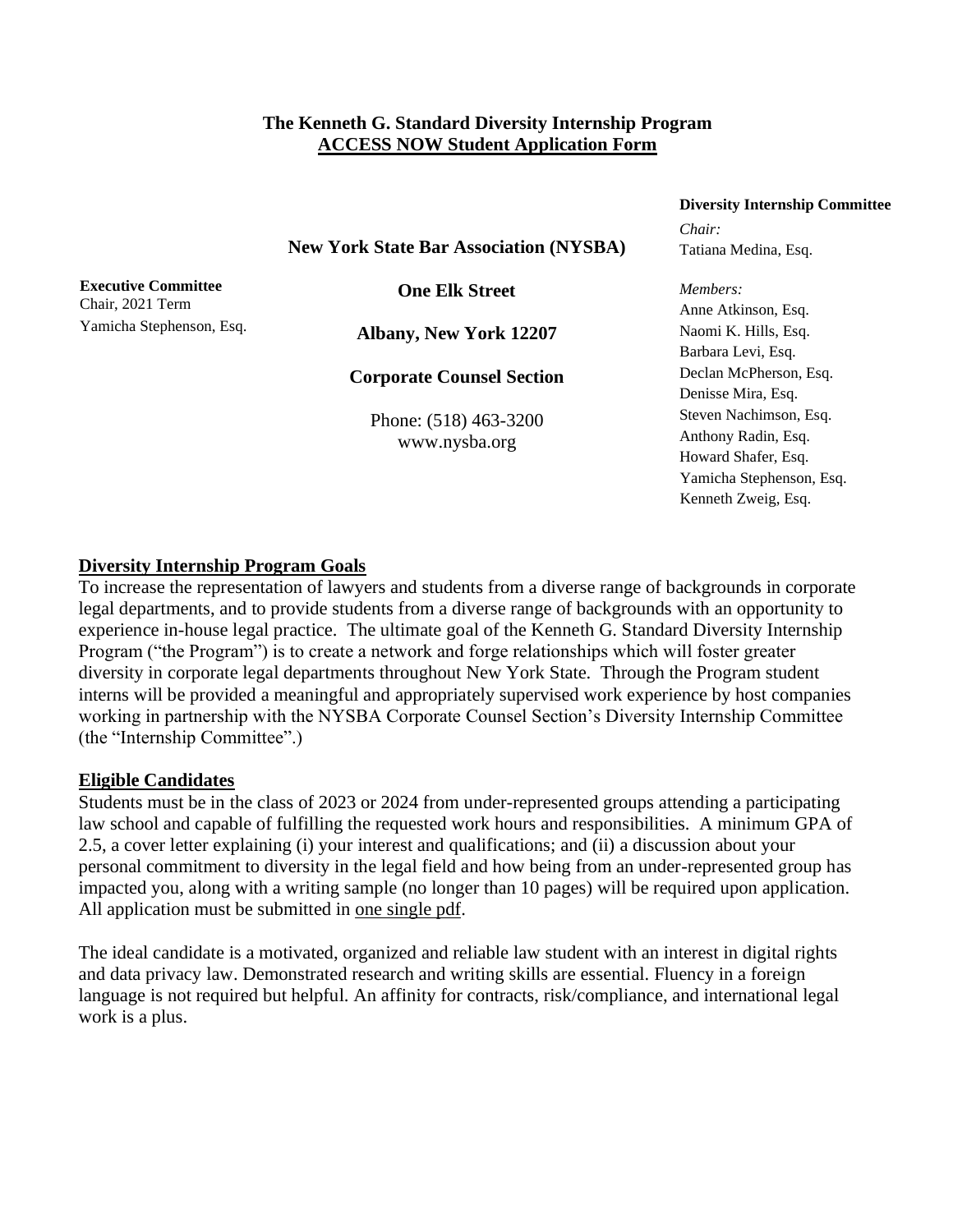## **Host Company:**

### **Access Now**

## *Deadline: March 11, 2022*

Access Now is an international human rights organization (registered in the US as a s.501(c)(3) not-forprofit) dedicated to defending and extending the digital rights of users at risk around the world, advocating for privacy, security, freedom of expression, and transparency. By combining technical support, policy engagement, global advocacy, grantmaking, legal interventions, and RightsCon convenings (the world's leading summit on human rights in the digital age), we fight for human rights in the digital age. Our policy, advocacy, legal, technology, grants, and operations teams are present in Africa, Europe, Latin America, the Middle East/North Africa, the Americas, and Asia, to provide global support to our mission.

Access Now's legal internship program is a great opportunity for a law student looking to gain experience in the work of in-house counsel, including **contracting, international business and sanctions law, employment law, legal risk management, data protection, compliance, and intellectual property**. Working with outside counsel, and engaging in strategic legal advising, the Legal Intern will sit within the legal team, while also being exposed to work on net neutrality, data rights, privacy, freedom of expression, digital security, cybersecurity, and human rights led by other arms of the organization. We ensure that law students are always provided the opportunity to participate in our organization's wide array of initiatives and programs.

## **Intern's Responsibilities**

The Legal Intern can expect the following responsibilities, tasks, and experiences:

- Gain specialized knowledge in human rights, data privacy, and technology.
- Draft legal documents for use by our Grants, Operations, and RightsCon (the world's leading summit on human rights in the digital age) teams.
- Research and evaluate different legal risk factors relating to the organization's global operations and compliance.
- Assist in drafting and review of key contractual documents, including employment/labor, nondisclosure and confidentiality, and operational agreements.
- Research, write, and edit briefs, publications, and blog posts (with your name on them!).

### **Location**

Our U.S. headquarters is located in New York City. Due to the ongoing pandemic, internship may be remote.

### **Program's Scope**

| Program Term Start Date                | Late May/Early June 2022 |
|----------------------------------------|--------------------------|
| <b>Student Intern Responsibilities</b> |                          |

- Submit the following to the Internship Committee in one single pdf:
	- o Student Application Form (attached hereto);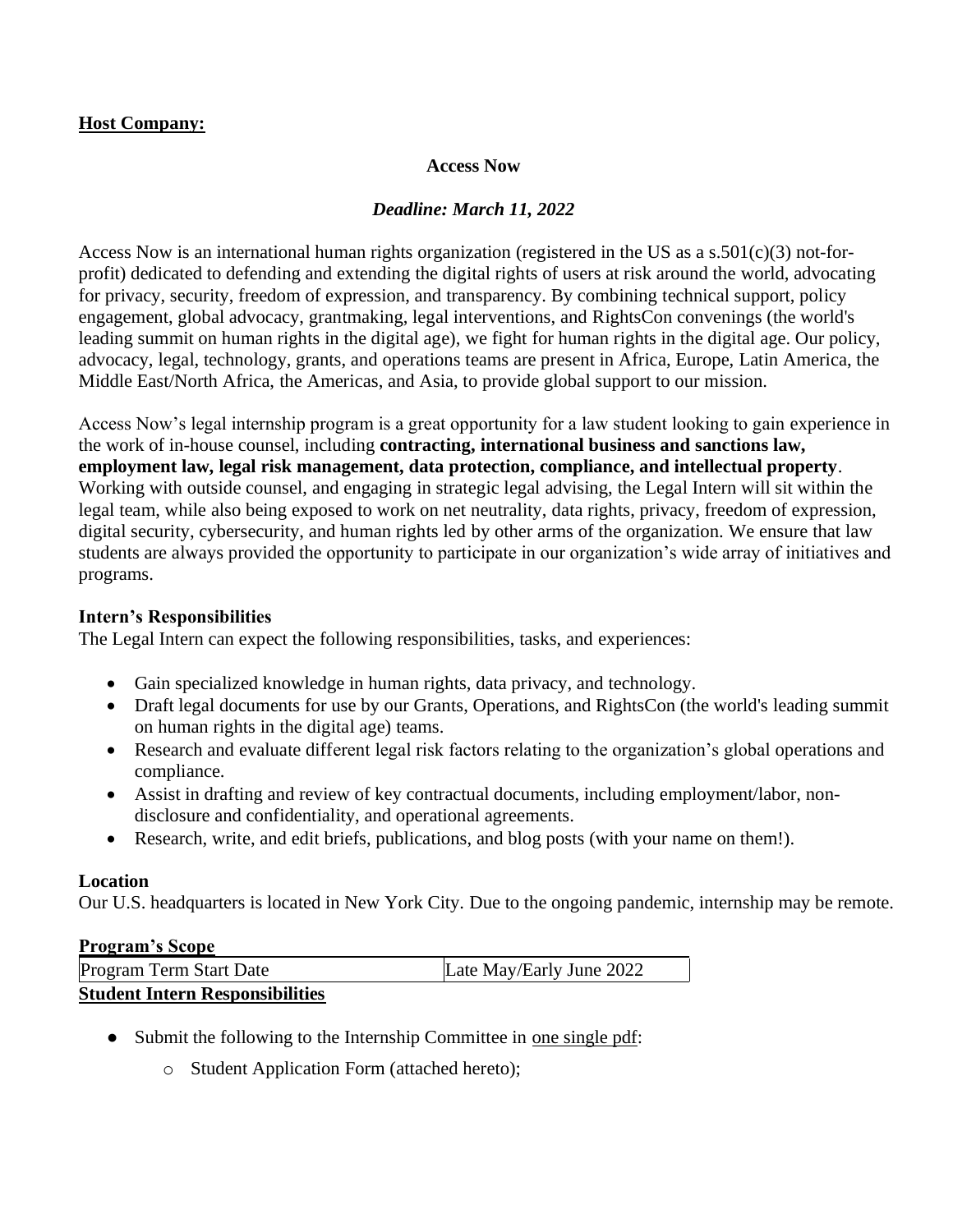- o Cover letter addressed to Izak Rosenfeld, Access Now's Associate General Counsel, explaining (i) your interest and qualifications; and (ii) a discussion about your personal commitment to diversity in the legal field and how being from an under-represented group has impacted you;
- o Resume;
- o References of at least two people (only one may be academic).
- o Current, unofficial law school transcript showing minimum GPA of 2.5; and
- o Writing sample (max 10 pages).
- Complete a ten-week internship (350-400 hours; approximately 35-40 hours per week) with an assigned host company
- Attend any Program related meetings/receptions
- Complete an evaluation of the Diversity Internship Program

## **Host Company Responsibilities**

- Commit to the sponsorship of the intern
- Identify a contact person for the Program
- Screen and interview student candidates during the designated time period
- Designate an attorney to serve as a Mentor for the student intern who will work with, consult, advise, and guide the student intern during his/her tenure with the Host Company in the same manner as they do with other interns and new lawyers
- Exercise diligence and sensitivity to ensure that meaningful work assignments equivalent to those assigned to other interns and young lawyers are delegated to the student intern
- Evaluate and provide feedback to the student intern as company would with any other law intern working for them
- Complete an evaluation of the Program and provide any information relevant to the Program requested by the Internship Committee